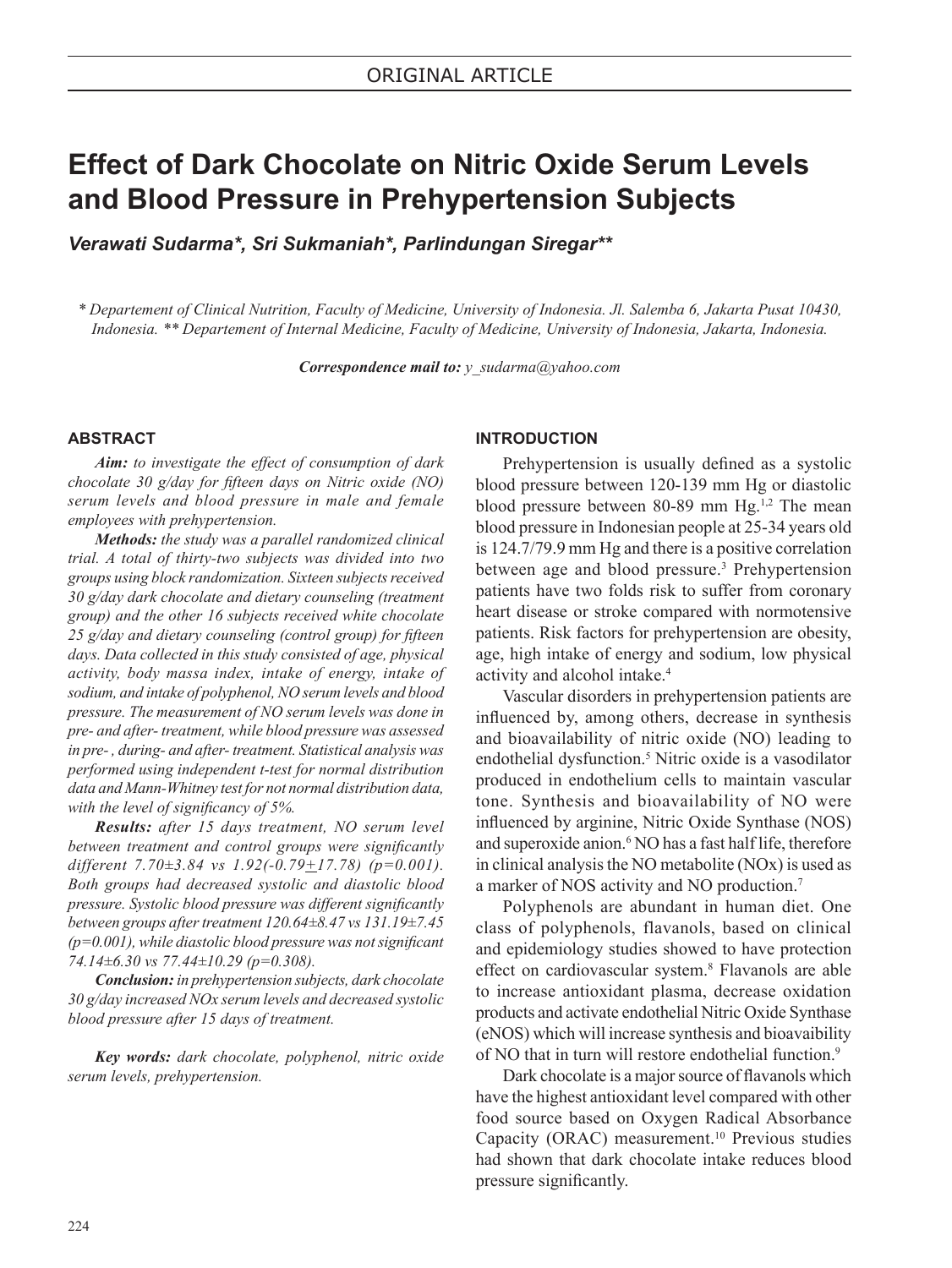Grassi et al studied the effects of 100 g/day (88 mg flavanol) dark chocolate in hypertensive subjects for fifteen days, which showed significant decrease of systolic and diastolic blood pressure.11 Taubert et al studied the effects of dark chocolate 6.3 g/day compared with white chocolate 5.6 g/day for 18 weeks in prehypertension and stage 1 hypertension subjects. The results showed a significant decrease in systolic and diastolic blood pressure in subjects who received dark chocolate.12 This study was a parallel randomized clinical trial, comparing two groups, i.e, a treatment group who received dark chocolate 30 g/day which contained 70% cocoa, and dietary counseling while the control group who received white chocolate 25 g/ day which contained equal calories i.e., 150 ccal and dietary counseling for fifteen days on NOx serum levels and blood pressure in male and female employees with prehypertension.

This study was conducted to investigate the effect of dark chocolate 30 g/day for fifteen days on Nitric oxide (NO) serum levels and blood pressure in male and female employees with prehypertension.

# **METHODS**

## **Subjects**

The study was a parallel randomized clinical trial. Male and female employees of a dental faculty and a private company recruited and written informed consents obtained. Thirty-two subjects, were divided into two groups using block randomization, i.e., sixteen subjects in the treatment group and the other sixteen in the control group. The inclusion criteria were male and female aged 25-44 years old, prehypertension (systolic 120-139 mmHg and or diastolic 80-89 mmHg), and had a body mass index (BMI) range 18.5-24.9 kg/m<sup>2</sup>. The exclusion criteria were persons with hypertension history, smokers, red wine consumption, or alcohol consumption, pregnant or breast feeding women, have had menopause, used antihypertension drugs and supplementations of vitamin C, vitamin E or other antioxidant suplements. This study was conducted after being approved by the Ethics Committee of Faculty of Medicine of University of Indonesia.

# **Study Measurements**

Body weight and height were measured to determine the BMI. Food intake data were obtained using 2x24 hours food record to determine energy, sodium, and polyphenol intakes. The individual energy requirement was calculated using Harris-Benedict Equation. Polyphenol intakes were the sum of polyphenol content in food consumed in a day and was calculated manually by using the Table of Polyphenolcontaining Food Sources. Mean polyphenol intake was compared with the recommended daily intake which is 500-1000 mg.13,14

Subjects were asked to fast overnight for 10- 12 hours before withdrawing blood samples. Ten millilittres blood sample was withdrawn to measure NOx serum levels in pre- and after- treatment. The measurement of NOx serum levels which is the sum of nitrite and nitrate levels as the metabolite of NO, used the colorimetric Cayman method.<sup>15</sup>

Blood pressure was measured in pre treatment, 8th day of treatment and after treatment. The measurement of blood pressure used Bionet monitor device. The subjects took five minute rest prior the blood pressure measurements. The blood pressure values taken as an average of two readings with five minutes interval between readings. In this study, the third measurement was taken using standard sphygmomanometer as confirmation.

#### **Statistical Analysis**

All statistical calculations were performed with Statistical Package for Social Science (SPSS version 11,5) software. The normality of data distribution was assessed by using Kolmogorov-Smirnov test. Differences in mean values were assessed by unpaired t-test for the normal distributed data and Mann Whitney test for the not normal data. The values of p<0.05 were applied to indicate statistical significance.

## **RESULTS**

The characteristics of two groups at baseline were not significantly different, except in physical activity index, in which the treatment group had higher physical activity index compared with the control group. The characteristics of the two groups were closely matched at baseline (**Table 1**).

Mean intakes of energy and sodium between both groups were not significantly different and were lower than that of Indonesian Recommended Dietary Allowance 2004. Polyphenol intake of the treatment group in first and second weeks were significantly higher than those of the control group (**Table 2**).

The NOx serum levels in treatment group increased significantly, on the contrary, there was significant decrease in control group. The changes of NO serum levels after treatment, between treatment, and control groups were significantly different (**Table 3**).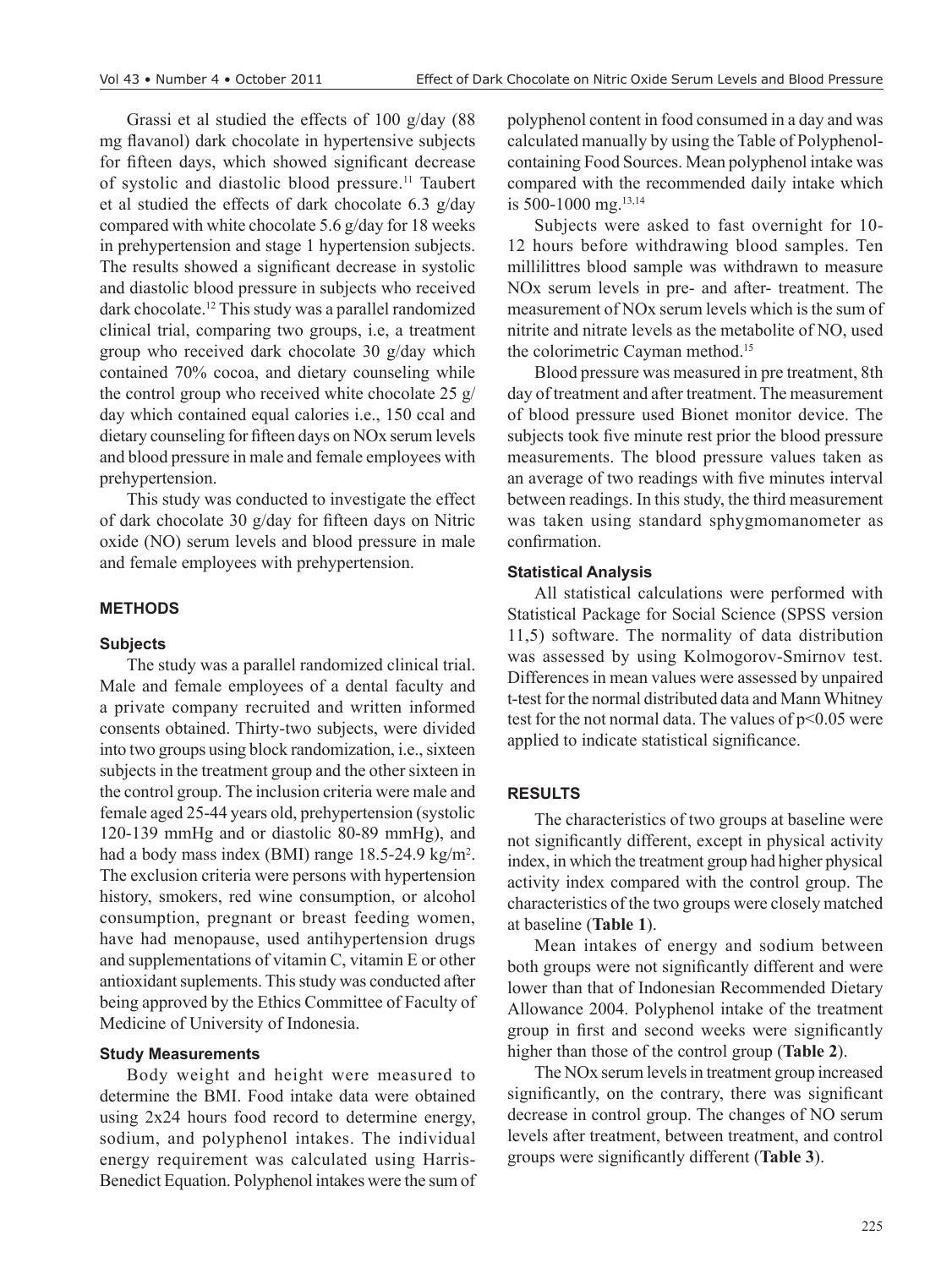**Table 1. The baseline data of subject's characteristic**

| Variable                                                            | <b>Treatment</b>                                          | Control                                             |
|---------------------------------------------------------------------|-----------------------------------------------------------|-----------------------------------------------------|
| Sex<br>- Male<br>- Female                                           | $1(1-2)$ #<br>10 (71.43%)<br>4 (28.57%)                   | $1(1-2)$ #<br>10 (62.5%)<br>6(37.5%)                |
| Age (years)<br>$-25-34$<br>$-35-44$                                 | $36 + 7.42$<br>6(42.86%)<br>$8(57.14\%)$                  | $33.44 \pm 6.08$<br>$8(50\%)$<br>$8(50\%)$          |
| <b>Education level</b><br>- Low<br>- Middle<br>- High               | $2(1-3)$ #<br>$1(7.14\%)$<br>$7(50\%)$<br>6(42.8%)        | $2.5(1-3)$ #<br>1(6.25%)<br>7 (43.75%)<br>$8(50\%)$ |
| Physical activity<br>(MET-h/wk)<br>Low<br>- Sufficient<br>- Average | $31.79 + 16.81$<br>4 (28.57%)<br>4 (28.57%)<br>6 (42.86%) | $19.12 \pm 8.5$<br>$8(50\%)$<br>$8(50\%)$           |
| Body mass index<br>(kq/m <sup>2</sup> )<br>- Normal<br>Overweight   | 23.5 (17.10-24.9)#<br>6 (42.86%)<br>8 (57.14%)            | 23.6 (17.22-24.3)#<br>7 (43.75%)<br>9(56.25%)       |
| Systolic blood<br>pressure (mmHg)                                   | 128.64 ± 5.89                                             | $128.12 \pm 7.72$                                   |
| Diastolic blood<br>pressure (mmHg)                                  | $80.5 \pm 6.3$                                            | $77.75 + 5.40$                                      |

# = median (minimum - maximum)

**Table 2. The average intakes of energy, sodium and polyphenol using food record 2 x 24 hours before treatment, first and second week of treatment period**

| Variable                                                             | <b>Treatment</b>                                                             | Control                                            | р                                                                       |
|----------------------------------------------------------------------|------------------------------------------------------------------------------|----------------------------------------------------|-------------------------------------------------------------------------|
| Energy (kcal)<br>Pre-treatment<br>First week<br>Second week          | 2111.57+238.25<br>1511.86+66.25 <sup>a</sup><br>1759.14+232.36 <sup>a</sup>  | 2157.86+595.66<br>1973.14+225.14<br>2160.71+742.21 | 0.9 <sup>tt</sup><br>$0.073$ <sup>tt</sup><br>$0.292$ <sup>tt</sup>     |
| Sodium<br>(mq/day)<br>Pre-treatment<br>First week<br>Second week     | 2271.57+244.06<br>2130.86+182.73 <sup>a</sup><br>2079.71+176.77 <sup>a</sup> | 2152.14+256.59<br>2110.57+230.62<br>2010.29+185.99 | $0.391$ <sup>tt</sup><br>$0.858$ <sup>tt</sup><br>$0.488$ <sup>tt</sup> |
| Polyphenol<br>(mq/day)<br>Pre-treatment<br>First week<br>Second week | 128.86+73.32<br>316.43+70.46 <sup>a</sup><br>369.14+91.61 <sup>a</sup>       | 136.14+86.25<br>141.43+88.14<br>172.29+136.80      | $0.868$ <sup>tt</sup><br>$0.002$ * <sup>tt</sup><br>$0.01***$           |

a=14 subjects; \*=significant; tt=unpaired t-test

#### **Table 3. NOx serum levels before and after treatment**

| <b>Variable</b>           | <b>Treatment</b>           | Control                                   | р                                  |
|---------------------------|----------------------------|-------------------------------------------|------------------------------------|
| NOx serum levels (mmol/L) |                            |                                           |                                    |
| Pre treatment             | $4.98 + 3.07$              | 4.13 (0.37-41.95)                         | 0.868 <sup>m</sup>                 |
| After treatment           | $7.70 + 3.84$ <sup>a</sup> | 1.92 (-0.79-17.78)                        | $0.001^{km}$                       |
| Changes $(\Delta)$        | $2.72 + 2.22$              | $-2.36$ ( $-24.17$ $-0.14$ ) <sup>#</sup> | $0.000*$ <sup><math>m</math></sup> |
| р                         | $0.001**$                  | $0.001***$                                |                                    |

a=14 subjects; \*=significant; m=mann whitney; w=wilcoxon; t=paired t-test

Both groups had significant decrease systolic and diastolic blood pressures compared with baseline measurement. After treatmnent there was significant decrease in systolic between groups  $(p=0,001)$ , while diastolic blood pressure was not significant (p=0,308) (**Table 4**).

#### **Table 4. Systolic and diastolic blood pressure**

| Variable          | <b>Treatment</b>          | Control              | р                       |
|-------------------|---------------------------|----------------------|-------------------------|
| Systolic (mmHg)   |                           |                      |                         |
| Pre-treatment     | 128.64+5.89               | 128.12+7.72          | $0.837$ <sup>tt</sup>   |
| 8th day           | 122.71+10.36 <sup>a</sup> | 126.44+8.02          | $0.287$ <sup>tt</sup>   |
| After treatment   | 120.64+8.47 <sup>a</sup>  | 131.19+7.45          | $0.001*$ <sup>t</sup> t |
| change $(\Delta)$ | $-8.00 + 5.67$            | $-3.06 + 4.39$       | $0.000*$ <sup>*t</sup>  |
| р                 | $0.000*$                  | 0.432 <sup>t</sup>   |                         |
| Diastolic (mmHg)  |                           |                      |                         |
| Pre-treatment     | $80.5 + 6.3$              | 77.75+5.40           | $0.215$ <sup>tt</sup>   |
| 8th day           | 74.07+8.38 <sup>a</sup>   | 76.19+8.85           | $0.507$ <sup>tt</sup>   |
| After treatment   | 74.14+6.30 <sup>a</sup>   | 77.44+10.29          | $0.308$ <sup>tt</sup>   |
| change $(\Delta)$ | $-6.36 + 6.15$            | $-0.31 + 7.24$       | $0.021$ * <sup>tt</sup> |
| D                 | $0.009**$                 | $0.283$ <sup>t</sup> |                         |

a=14 subjects; \*=significant; t=paired t-test; tt=unpaired t-test

There was significantly strong negative correlation between changes of NOx serum levels and the changes of systolic blood pressure, while there was significantly moderate negative correlation for the changes of diastolic blood pressure (**Table 5**).

**Table 5. The correlation between the changes of NOx serum levels and the changes of blood pressure**

|                                   | $\triangle$ NOx serum levels |          |
|-----------------------------------|------------------------------|----------|
|                                   | r\$                          | р        |
| $\Delta$ Systolic blood pressure  | $-0.640$                     | $0.000*$ |
| $\Delta$ Diastolic blood pressure | $-0.377$                     | $0.04*$  |

\* = significant; r = coeficient correlation with correlation test Rank Spearman

#### **DISCUSSION**

Twenty subjects in this study were male (66.67%) and ten were female (33.33%). The prevalence of prehypertension in male is higher than in female. In males, the production of aldosterone hormones from progresterone will increase sodium absorption in the kidney.<sup>3,16</sup> The mean age of subjects was  $36\pm7.42$ years old, while the mean blood pressure in Indonesian people at 25-34 years old was 124.7/79.9 mm Hg and will rise along with aging process.<sup>3</sup> Age correlates with decrease of elasticity of vascular walls which in turn increases peripheral resistance.<sup>1</sup>

Both groups have equal educational levels, which was considered to have correlation with chocolate eating habits and compliance to the study protocol.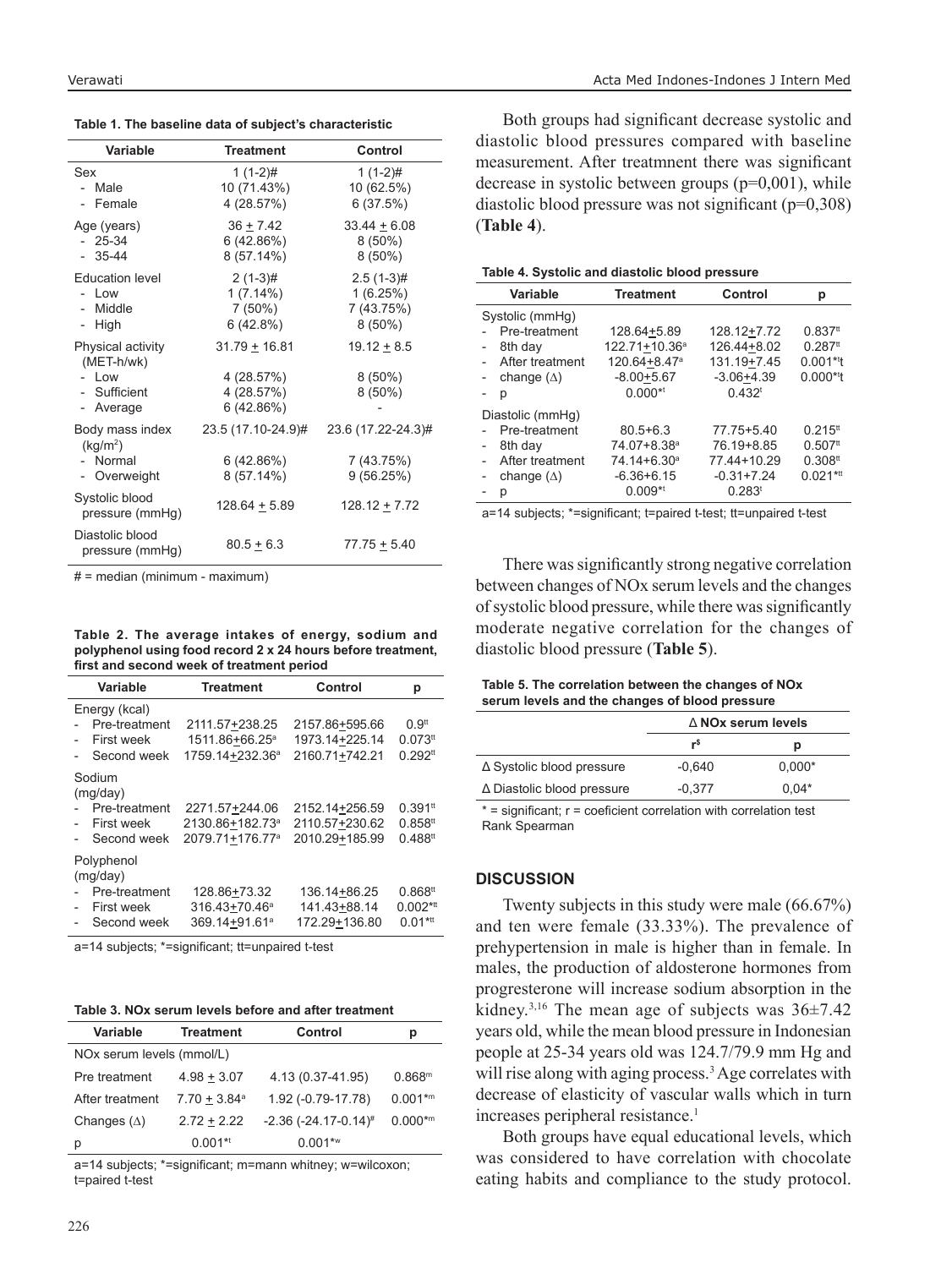The number of overweight subjects was higher than subjects with normal BMI. In obese people, the risk to increase blood pressure was 2-6 times higher compared with normal BMI. Excess of body weight of more than 20% from the ideal body weight will increase prehypertension risk twice more than that of the non obese.4 Physical activity index was low because all subjects had sedentary activity. Hu et al reported that low physical activity increased risk for hypertension.<sup>17</sup> Theoretically, in low physical activity index there is a lack of pulsatile blood flow.<sup>5</sup>

Although the average energy intake of subjects was lower than RDA 2004, it was still in the normal range of Individual Energy Requirement (80-120%) which caused overweight in most subjects due to low activity.<sup>1</sup> Sodium intake analysis was difficult because of the difficulty to get accurate information on sodium intake in daily meals.18 The average sodium intake was lower than RDA 2004 (1500-2400 mg/day).<sup>19</sup> Sodium intake and blood pressure have positive correlation, by which the high intake of sodium will decrease kidney function to excrete sodium and furthermore leading to increased plasma volume and cardiac output.<sup>4</sup> The analysis of polyphenol was done manually using a list of polyphenol content in food sources.20 The limitations of this method posed a difficulty in determining polyphenol intake, it could underestimate or overestimate. During the treatment period, the polyphenol intake in the treatment group was higher than in the control group, the difference was sugessted because of polyphenol content in dark chocolate.

NOx serum levels in all subjects were low. Fortuńo et al proposed that NOx serum levels decreased in hypertension subjects because of the lack of arginine as substrate for NO synthesis.<sup>21,22</sup> After 15 days of treatment, NOx serum levels between treatment and control groups was significantly different (p=0.001). After treatment period, NOx serum levels in the treatment group was higher (p=0.001), while it was lower in control group (p=0.001) compared to the baseline. This was suitable with Fisher et al who proposed that polyphenol increase regulation of eNOS transcription to increase NO synthesis.23 Heiss et al also found that flavanol in chocolate has a capability to increase bioactivity of  $NO.<sup>24</sup>$  It is not clear how flavanol interacts in the biological system to increase NO bioavailability. Some theories explained that flavanol could modify oxidative stress and induce NO availability as well as activate NO synthase. Dark chocolate inhibits activity of NADPH-oxidase to produce superoxide anion which will oxidize NO to release peroxinitrite.25

Both groups had decrease systolic and diastolic blood pressure which might be caused by dietary counseling. Izzo et al stated that dietary counseling was able to decrease blood pressure.<sup>16</sup> Systolic and diastolic blood pressure decreased significantly in the treatment group, which was assumed to be caused by polyphenol content in dark chocolate. Ghosh et al stated that vascular effect of polyphenol was able to decrease blood pressure.<sup>26</sup> In this study, the systolic blood pressure was decreased significantly between groups after treatment  $(p=0,001)$ , while diastolic blood pressure was not significant  $(p=0,308)$ . This was relevant with studies by Grassi et al<sup>27</sup>, Fraga et al<sup>25</sup> and Vlachopoulos<sup>28</sup> et al which involved hypertensive subjects but not supported by the other study of Grassi et al<sup>11</sup> which involved diabetic hypertensive subjects and Taubert et al<sup>12</sup> which involved prehypertensive and hypertensive subjects. This study used a small dose of dark chocolate and more short treatment period compared with the studies of Grassi et al<sup>27</sup> and Taubert et al<sup>12</sup> which might cause the different result of this study. The Ambulatory Blood Pressure Monitoring  $(ABPM)$  used in Grassi et al<sup>11</sup> was more accurate than the patient monitor used in this study which also might influence the findings in this study.

Vasodilatative effects of cocoa was obtained by its capability to supress arginase enzyme activity which will lose in the competition with NO endothelial synthase. This in turn will increase the production of NO.<sup>25</sup> The other mechanism of cocoa on vasodilatation is associated with increased epicatechin levels in plasma which will give a signal to release vasoactive components from endothelial cells, i.e., NO and prostacyclin.<sup>9</sup> This process will also decrease ratio leukotriene-prostacyclin to cause vasodilatative effect.<sup>25</sup>

There was significantly strong negative correlation between the change of NOx serum levels and the change of systolic blood pressure, while there was significant moderate negative correlation with the change of diastolic blood pressure. Hall et al confirmed that increase NOx serum levels will increase vasodilatation, which in turn will decrease blood pressure.<sup>29</sup>

The limitation of this study was difficulty in blinding between dark chocolate and white chocolate though it was minimalized by placing the chocolate in the box with the same shape and colour. The limitation of nutrisurvey 2005 programme which was used to analyze the nutrient intakes did not have enough database on local foods.